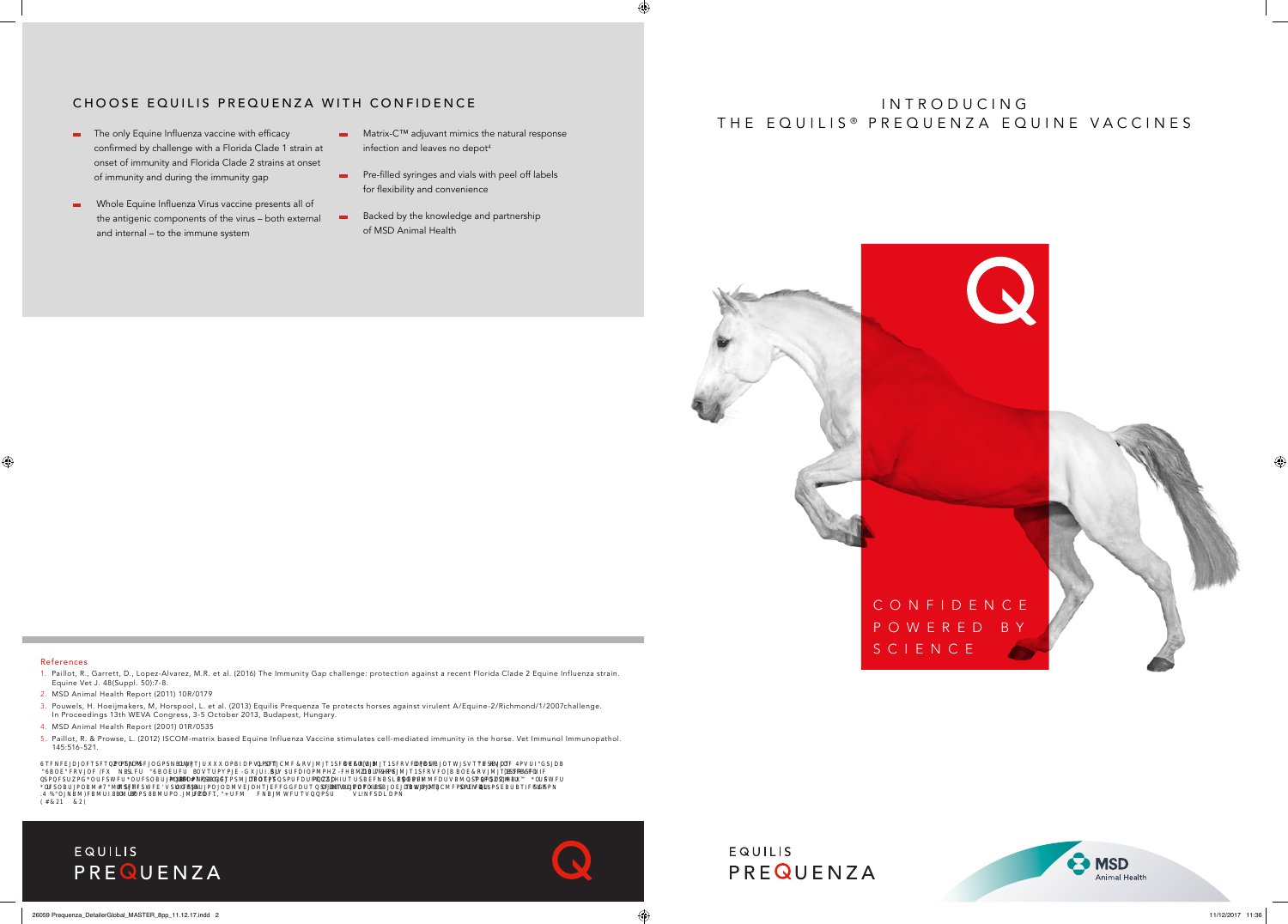$\bigoplus$ 



Equine Influenza is a constant threat to the health and welfare of the horses that you care for and the equine population at large. Whilst Equine Influenza outbreaks are relatively rare, this highly infectious virus has the potential to spread rapidly through unprotected populations, with serious implications especially for the very young or very old.

Vaccination is a core element in protecting any individual or group of horses. You need to be confident that the vaccine you use will protect against circulating strains, bringing peace of mind to you and your clients.

#### Schematic representation of Single Radial Haemolysis (SRH) antibody response to Equine Influenza vaccination in horses (adapted from1)

The majority of outbreaks occur in unvaccinated horses or horses with an incomplete or unknown vaccination history; this highlights the need to focus efforts on increasing vaccination rates to achieve herd protection.

#### Vaccination status of horses in Equine Influenza outbreaks

MSD Animal Health has a track record of advancing vaccine technology to prevent infectious diseases in a wide variety of species. The Equilis Prequenza range of vaccines has been developed and rigorously challenged to ensure that it provides protection against circulating strains of Equine Influenza<sup>1</sup>, giving you the confidence that you are doing the very best for the horses under your care.

It is known that horses may experience an 'immunity gap' between the second (V2) and the third (V3) vaccinations. This is characterized by

#### BRIDGING THE IMMUNITY GAP

4)

low antibody titres and increased susceptibility to Equine Influenza. The 'immunity gap' poses a challenge to all Equine Influenza vaccines.

|  |  |  |  |  |  |  |  | WERED BY SCIENCE |  |  |  |  |  |  |
|--|--|--|--|--|--|--|--|------------------|--|--|--|--|--|--|
|--|--|--|--|--|--|--|--|------------------|--|--|--|--|--|--|

In addition to efficacy, it is important that vaccines should be well tolerated by horses, so that everyday activities can continue and owners can feel confident about future vaccinations.

![](_page_1_Picture_7.jpeg)

# CONFIDENCE POWERED BY SCIENCE

Source: R. Paillot, personal communication, data (January 2014-July 2017, 64 UK outbreaks) from the International Collating Centre, Animal Health Trust, UK. http://www.aht.org.uk/cms-display/internationalbreeders-meeting.html

# CONFIDENCE POW

![](_page_1_Figure_14.jpeg)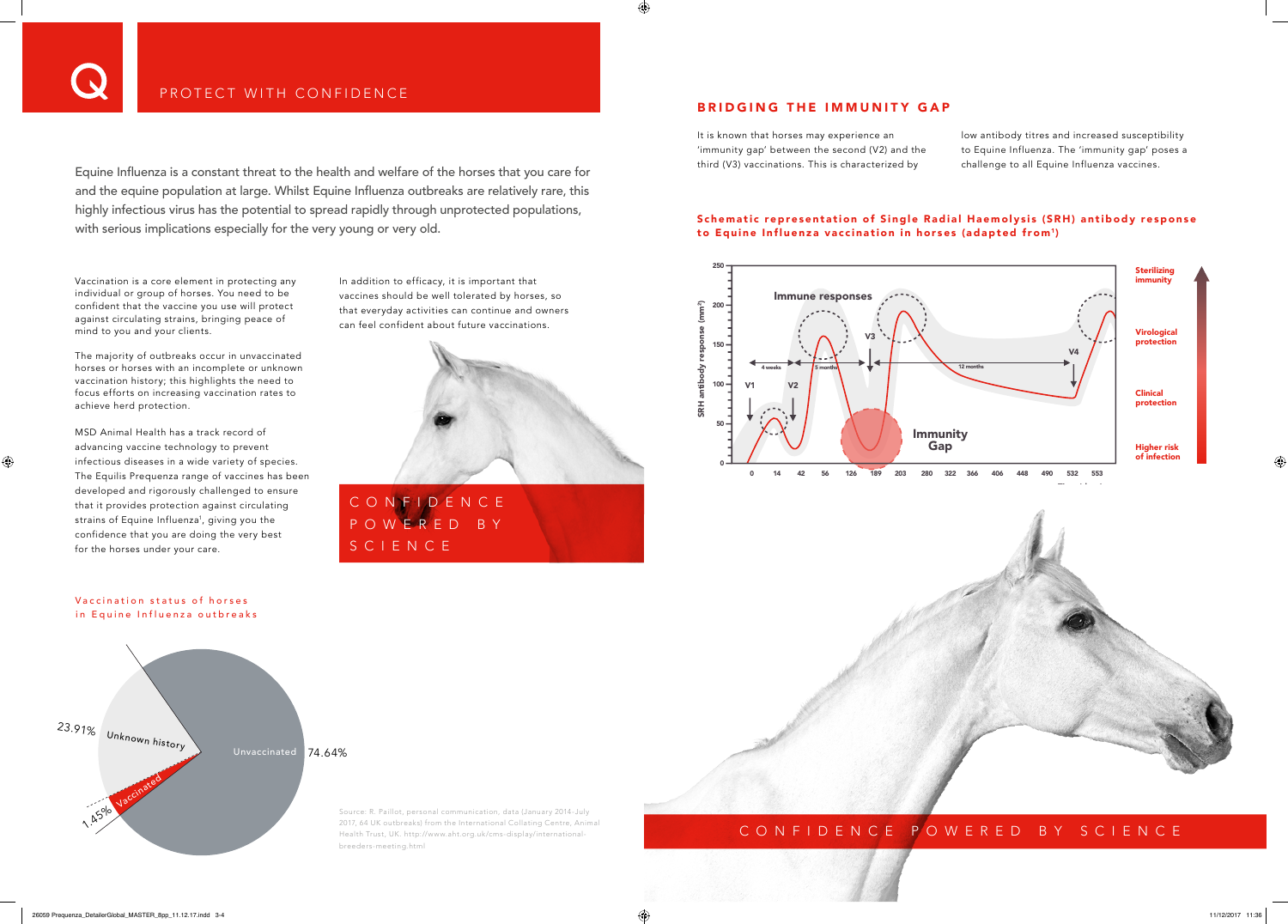![](_page_2_Figure_22.jpeg)

![](_page_2_Figure_34.jpeg)

## OTHER RECENT STUDIES

- Significantly reduced clinical signs  $(p=0.027)$
- Significantly reduced virus shedding (p<0.0003)

This immunity gap challenge study is the latest in an extensive and ongoing research program on Equilis Prequenza Te.

#### Florida Clade 1 challenge – Ohio/032

A group of 7 ponies was vaccinated twice 4 weeks apart and challenged, along with 5 unvaccinated ponies, with Ohio/03, 3 weeks after V2.

#### Vaccination:

**This study demonstrated that, in addition** to antibody responses, Equilis Prequenza stimulates cell-mediated immune responses in the horse.

 $\bigoplus$ 

#### Florida Clade 2 challenge – Richmond/1/073

A group of 7 ponies was vaccinated twice 4 weeks apart and challenged, along with 5 unvaccinated ponies with Richmond/1/07, 3 weeks after V2.

#### Vaccination:

- Significantly reduced clinical signs  $(p=0.012)$
- Significantly reduced virus shedding  $(p=0.0007)$
- A group of 7 Welsh Mountain ponies was vaccinated twice with Equilis Prequenza Te, 4 weeks apart
- A control group of 5 ponies was left unvaccinated
- Both groups were challenged with a recent virulent Florida sublineage Clade 2 Equine Influenza Virus strain, Northamptonshire/1/13, around 5.2 months (158 days) after V2
- Clinical signs and virus shedding were then monitored

#### Demonstration of cell-mediated immunity4

Stimulation of cell-mediated immunity (CMI) is important in the control of intracellular pathogens and is believed to play a role in Equine Influenza Virus clearance and host recovery after infection.

## CONCLUSION

This study confirms the efficacy of Equilis Prequenza Te at one of the most vulnerable time points, against a recent Florida sublineage Clade 2 strain representative of the Equine Influenza Virus circulating currently in Europe.

# STUDY METHODOLOGY

#### Clinical signs significantly lower in vaccinates than in controls

![](_page_2_Figure_20.jpeg)

- Significantly reduced frequency (p=0.023) and duration (p=0.033) of pyrexia
- Significantly reduced severity (p=0.006) and duration (p=0.00009) of clinical signs (e.g. cough, nasal discharge)
- None of the ponies in the vaccinated group developed secondary bacterial infection that required antibiotic treatment
- Significantly reduced duration (p=0.006) and cumulative (p=0.0028) virus shedding (qRT-PCR)

#### Florida Clade 2 challenge – Northamptonshire/1/131

A 2016 study led by Dr R Paillot, Head of Immunology at the Animal Health Trust, was commissioned by MSD Animal Health to evaluate the efficacy of Equilis Prequenza Te during this crucial period when antibodies are likely to be at their lowest and susceptibility to Equine Influenza infection may be increased.

#### Vaccination reduces virus shedding and clinical signs of Equine Influenza

4)

# Infectious Equine Influenza Virus was isolated in embryonated hens' eggs from all of the ponies from the control

group. Two of the vaccinated ponies did not shed infectious Equine Influenza Virus. Vaccination significantly reduced the duration (p=0.04) of infectious influenza virus shedding.

## IMMUNITY GAP CHALLENGE

### RESULTS

All of the ponies in the control group showed typical signs of Equine Influenza:

**Pyrexia** 

 $\bigoplus$ 

- Pronounced and prolonged coughing
- **Evidence of secondary bacterial infection** necessitating antibiotic treatment in 4 out of 5 control ponies for 7 days

# Vaccination reduced the risk of Equine

Influenza transmission: